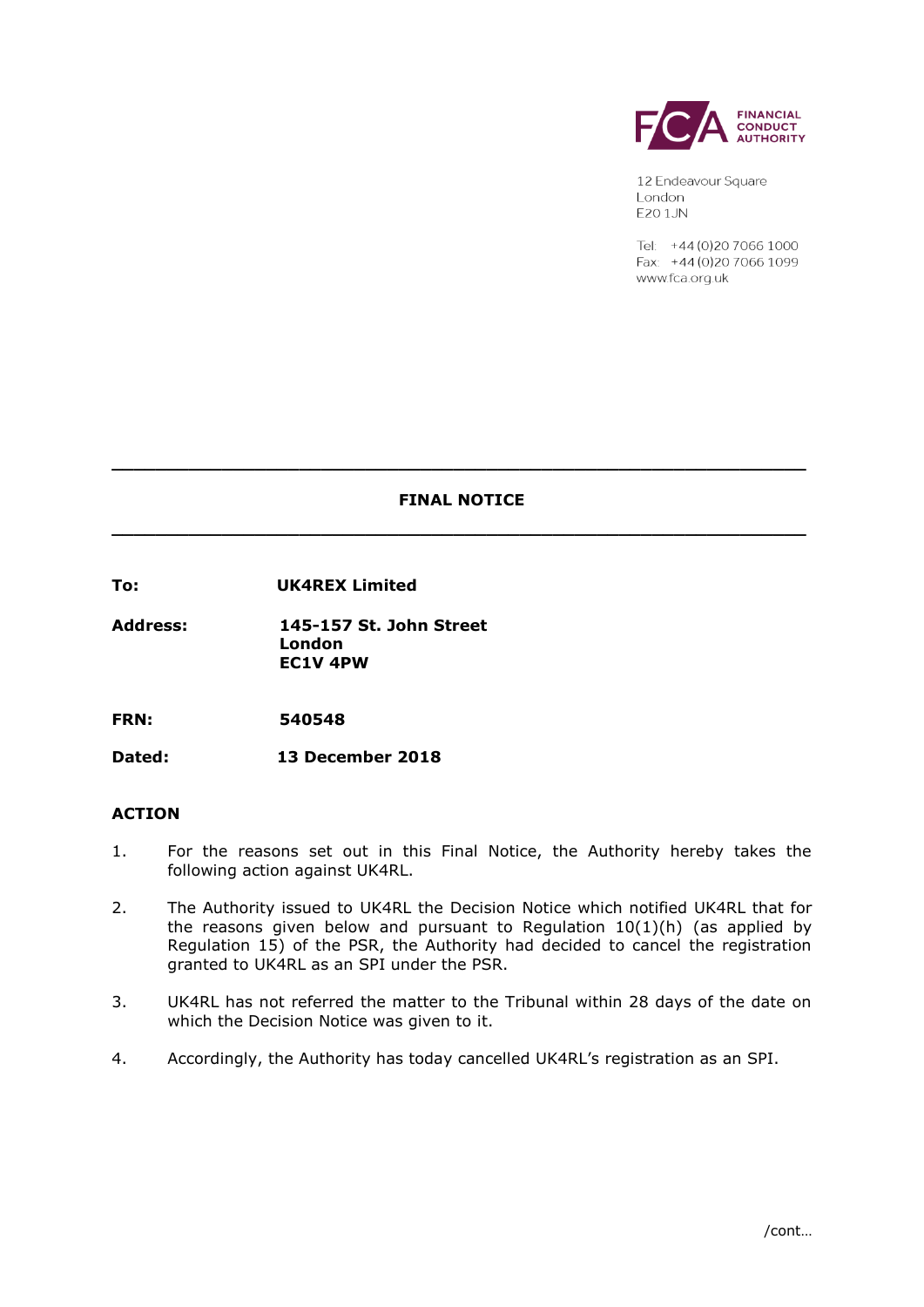## **DEFINITIONS**

5. The definitions below are used in this Final Notice:

"the Act" means the Financial Services and Markets Act 2000;

"the Authority" means the Financial Conduct Authority;

"the Decision Notice" means the Decision Notice issued by the Authority to UK4RL dated 26 September 2018;

"the Overdue Balance" means the amount owed by UK4RL to the Authority comprising an invoice dated 26 July 2017 for £545 for regulatory fees and levies for the period 1 April 2017 to 31 March 2018, which was due for payment by 25 August 2017;

"the PSR" means the Payment Services Regulations 2017;

"SPI" means Small Payment Institution;

"the Tribunal" means the Upper Tribunal (Tax and Chancery Chamber);

"UK4RL" means UK4REX Limited (which was registered by the Authority on 19 September 2011 as an SPI); and

"the Warning Notice" means the Warning Notice issued by the Authority to UK4RL dated 4 September 2018.

#### **REASONS FOR THE ACTION**

- 6. UK4RL has failed to pay the Overdue Balance and to respond adequately to repeated Authority requests that it pay the Overdue Balance.
- 7. These failings lead the Authority to conclude that UK4RL has failed to demonstrate a readiness and willingness to comply with its ongoing regulatory obligations which include dealing with the Authority in an open and co-operative way. It is therefore desirable to cancel UK4RL's registration as an SPI in order to protect the interests of consumers, in accordance with Regulation  $10(1)(h)$  of the PSR (as applied by Regulation 15 of the PSR).

### **DECISION MAKER**

8. The decision which gave rise to the obligation to give this Final Notice was made by the Regulatory Decisions Committee.

#### **IMPORTANT**

9. This Final Notice is given to UK4RL in accordance with the Act (as applied by paragraph 10(c) of Part 1 of Schedule 6 to the PSR).

## **Publicity**

10. Sections 391(4), 391(6) and 391(7) of the Act (as applied by paragraph  $10(c)$  of Part 1 of Schedule 6 to the PSR) apply to the publication of information about the matter to which this Final Notice relates. Under those provisions, the Authority must publish such information about the matter to which this Final Notice relates as the Authority considers appropriate. The information may be published in such manner as the Authority considers appropriate. However, the Authority may not